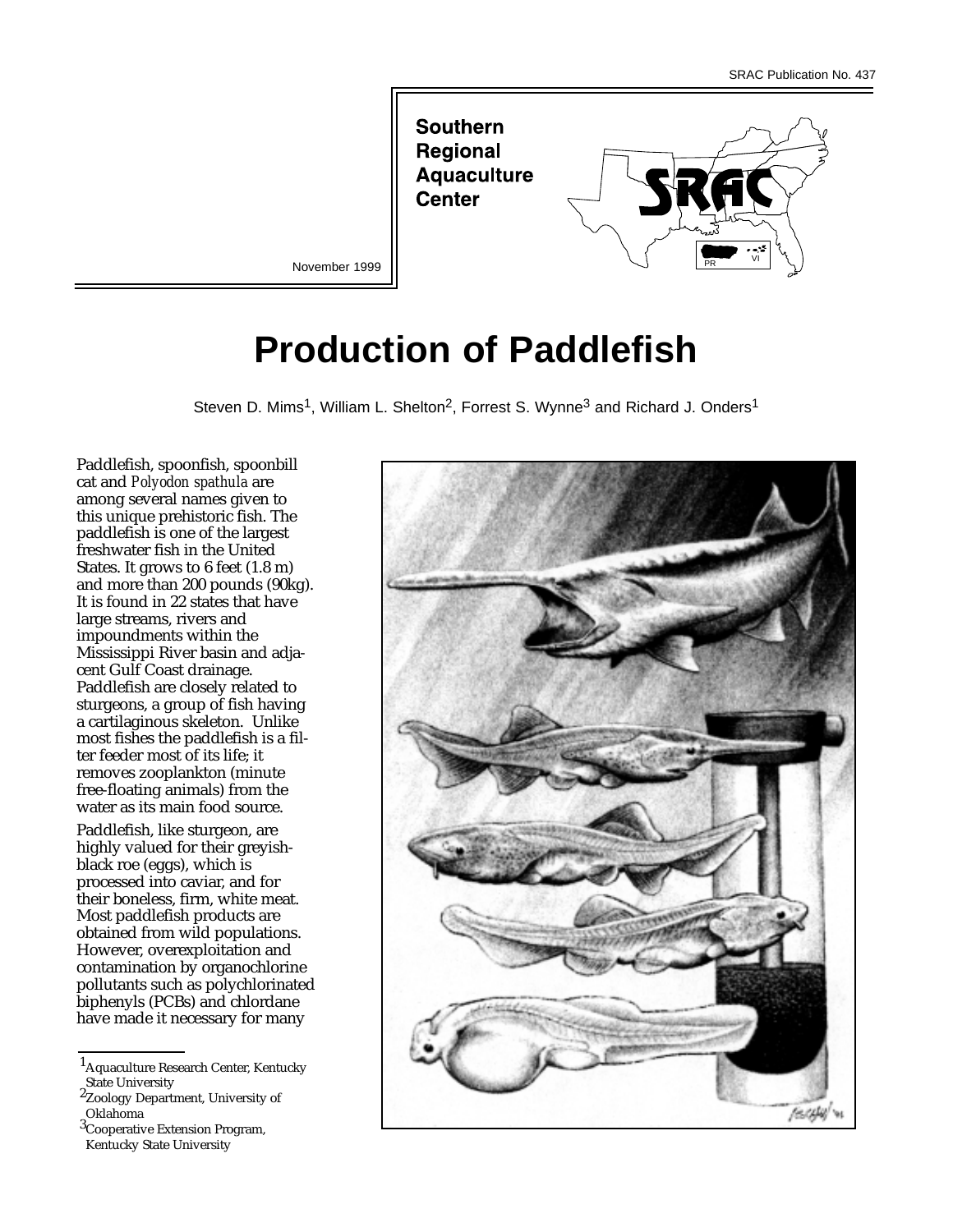state agencies to close down this valuable fishery. In 1992, because of concern about illegal poaching for the international caviar trade, paddlefish were added to the Appendix II list of the United Nations' Convention on International Trade of Endangered Species of Wild Fauna and Flora (CITES). This CITES listing prevents the import or export of paddlefish and their products into or out of the United States unless a CITES permit is obtained through the U.S. Fish and Wildlife Service. Therefore, the growing demand for caviar and other paddlefish products will have to be met through commercial paddlefish production.

## **Paddlefish products**

#### **Caviar**

At one time caviar was defined as salted sturgeon roe from fish caught in the Caspian Sea. However, caviar can be obtained from two families of fish—the sturgeons (Acipenseridae, 26 species) and the paddlefish (Polyodontidae, two species). The fish must be sacrificed to obtain high quality caviar.

In recent years, there has been a major decline in sturgeon stock from the Caspian Sea, which is increasing the demand for alternative sources of caviar. Paddlefish caviar, which is often compared to sevruga (*Acipenser stellatus*), the most popular Caspian Sea caviar, is an alternative product. Paddlefish and sevruga have similar egg size (known as small grains) and a greyish color with a mild, less salty taste.

A 40-pound (20-kg) female paddlefish can yield  $\overline{4}$  to 6 pounds (about 2 to 3 kg) of roe. Current wholesale prices range from \$30 to 65 per pound (\$65 to 143 per kg), with retail prices of more than \$150 per pound (\$330 per kg). Caviar is marketed through buyers who sell to exclusive restaurants, gourmet shops and mail-order retail outlets.

Caviar from paddlefish raised in ponds and reservoirs could alleviate pressure on wild fish stocks. The contaminants sometimes

found in caviar from wild fish have not been found in cultured paddlefish caviar. Further, caviar from cultured paddlefish has been described as having a more buttery taste (more fat in egg) than caviar from wild paddlefish. In a blind taste test comparing cultured paddlefish caviar with the top three types of Caspian Sea sturgeon caviar (beluga, osetra and sevruga), the paddlefish caviar tied for second with osetra (*A. gueldenstaedti*) and was second only to beluga (*Huso huso*).

## **Meat**

Paddlefish meat is firm, white, boneless, and very similar to sturgeon in taste and texture. Paddlefish meat has been well accepted by consumers. Even those who do not eat fish regularly liked paddlefish meat products in taste tests. Several smoked paddlefish meat products have been developed and are well received in exclusive restaurants and gourmet shops. Smoked paddlefish wholesales for \$9 to 11 per pound (\$20 to 24 per kg) and retails for more than \$18 per pound (\$40 per kg). Paddle-fish meat also has been tested for surimi (imitation crab meat) production with promising results.

# **Pros and cons of paddlefish production**

Paddlefish require only zooplankton as a food source for most of their life, and grow rapidly (up to 10 pounds or 4.5 kg per year). They can be harvested easily with gill nets or seines. Paddlefish can be propagated artificially and fingerlings raised intensively up to 12 inches or 30 cm (total length) in ponds, then grown for meat and/or roe extensively in reservoirs or intensively in ponds with catfish. Mature female paddlefish can produce about 15 percent of their body weight in roe (3 to 10 pounds or 1.5 to 4.5 kg per fish).

There are also some disadvantages to paddlefish production. They have poor tolerance for low dissolved oxygen (< 2 mg/L), and show handling stress when water temperatures are higher than

70o F (21<sup>o</sup> C). Artificial propagation and fingerling production is complex, and fingerlings are vulnerable to bird predation. Also, there is a waiting period of at least 7 years before females produce eggs, and fish must be sacrificed to harvest caviar.

Although the paddlefish is still considered an experimental food fish, ongoing research and demonstrations have shown commercial potential. This publication provides the basic, current information about propagation, production and marketing of paddlefish. More detailed information can be found in the references listed.

## **Propagation**

#### **Collection and transport of broodstock**

Broodstock are generally obtained from wild sources because of their long maturation period (7 to 9 years in the southern U.S.). Broodstock are captured in 6-inch (15 cm) or larger bar-mesh gill nets that are set in rivers and lakes in the winter or early spring when water temperature is less than 60o  $F(16^{\circ} \text{ C})$ . Males usually weigh about one-half to two-thirds as much as females, and have minute tubercles on their heads and opercular flaps. Mature females have few, if any, tubercles, and swollen abdomens. The gonopore areas may be distended and reddish in color during the prespawning period.

Broodstock can be transported to the hatchery in conventional hauling tanks holding 200 to 300 gallons (750 to 1100 L) of water supplied with agitation and oxygen and mixed with 0.25 to 0.50 percent sodium chloride salt. Approximately 2 pounds of broodstock per gallon of water  $(0.25 \text{ kg/L})$  is a safe quantity for transport. Broodstock can be held in ponds until water temperatures are suitable for propagation.

#### **Hormone injections**

Paddlefish can be propagated when water temperature is 55 to  $65^{\circ}$  F (13 to 18 $^{\circ}$  C). Broodstock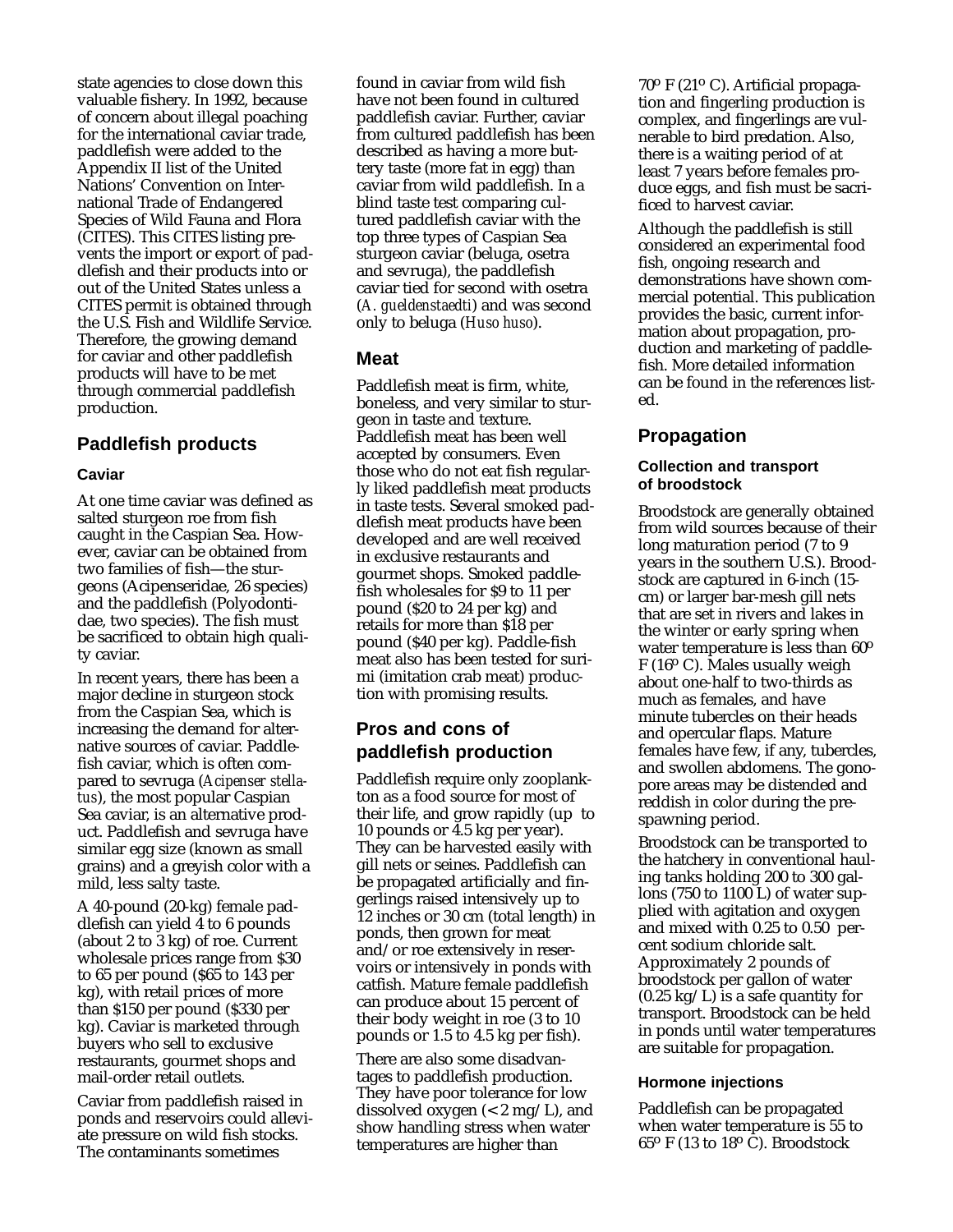must be held in circular tanks (diameter ≥8 feet or 2.4 m) in the hatchery so the fish can swim continuously and aerate their gills (known as ram ventilation). Water temperatures of 62 to 65 $\rm o$  F (16 to  $18^{\circ}$  C), flow rate exchange of 25 percent of the total tank volume per hour, and water saturated with oxygen (100 percent; about 10 mg/L at  $62^{\circ}$  F) are optimal conditions for broodstock in the hatchery tanks.

Broodstock should be injected intraperitoneally with LHRH analogue of des-Gly10(D-Ala6) LHRH ethylamide (currently not approved by FDA; Investigational New Animal Drug permit is required). Females should receive a total dosage of 100 µg/kg body weight (BW) administered in a priming injection  $(10 \mu g/kg BW)$ and a resolving injection  $(90 \mu g)$ kg BW) 12 hours apart. At 63<sup>o</sup> F  $(17<sup>o</sup> C)$ , females can be expected to ovulate within 12 to 24 hours after the resolving dose. Males should receive a single dose of 50 µg per kg BW when the females are given the priming injection; they will spermiate within 24 hours and continue for 3 to 4 days.

#### **Milt and egg collection**

For milt (sperm) collection, the fish is blotted dry around the gonopore area. Tygon tubing (diameter of  $3/16$  inch or 0.5 cm; length 2 inches or 5 cm) attached to a 10-cc plastic syringe is inserted into the urogenital pore. With gentle suction, milt is collected from the fish. A large volume (five to ten syringes) of milt can be obtained each time from one male for 3 to 4 days. However, milt from two to three males should be used to fertilize the eggs in order to increase genetic diversity. Milt is checked microscopically and 75 to 100 percent of the sperm should be motile. If sperm motility is less than 75 percent, the milt should be discarded and milt from other males should be considered. Milt can be collected several hours before needed and stored without aeration in sealed containers placed in a refrigerator  $(39^{\circ}$  F or  $4^{\circ}$  C) or on wet ice (ice sprinkled with water).

Hand-stripping was the traditional method of collecting eggs when culturists believed that paddlefish could not ovulate all their eggs at one time. The method was labor intensive and often required three or more individuals to collect and fertilize a small portion of the eggs (4 to 5 ounces or 120 to 150 ml) every 30 to 60 minutes over a 12-hour period before the majority of eggs were removed. We now know that all eggs do ovulate within 1 hour; however, because of a unique oviductal system not all the eggs can flow freely out of the fish. Therefore, two other methods have been developed to expedite egg collection—Caesarean section and the Minimally Invasive Surgical Technique (MIST). Caesarean section is a relatively quick surgical method (30 minutes) that removes eggs through a 4-inch (10-cm) external abdominal incision; however, suturing is time consuming and muscular stress on the incision usually results in poor suture retention and low survival of broodstock. The MIST makes removal of ovulated eggs even faster (about 10 minutes) and requires much less handling than the other methods and no suturing. With the MIST method a small internal incision (0.5 inches or 1.3 cm) is made in the posterior-dorsal area of the oviduct. This permits direct stripping of eggs from the body cavity through the gonopore, but bypasses the oviductal funnels. Regardless of the method used, eggs must be collected free of water. A female paddlefish weighing 20 to 80 pounds (9 to 36 kg) can release 70,000 to 300,000 eggs.

#### **Fertilization and hatching**

The eggs should be fertilized using the "wet method." Milt is added to water at a 1:100-200 ratio (milt to water) and then immediately poured onto the eggs (0.5 ounces of undiluted milt per quart of eggs or 13 ml/L). There are approximately 50,000 eggs per quart. The fertilized eggs are stirred for 1 minute and then coated with a Fuller's earth suspension (2/3 cup of Fuller's earth per gallon of water or 40 ml/L) for 20

minutes. The eggs are then rinsed free of Fuller's earth, volumetrically measured, and loaded into McDonald incubation jars at about 75,000 eggs per 2.5-gallon (10-L) jar. Fungus can be controlled by frequently siphoning dead eggs that float on the top layer and maintaining water temperature near 64o F (18<sup>o</sup> C). Incubating eggs at this temperature will allow fry to hatch in approximately 6 days. Fry require another 5 to 6 days before they will consume external (exogenous) food. During this interim, the mouth and fore-gut develop and the residual yolk is absorbed. Dark pigmented material that can be seen in the spiral valve of the hindgut will be excreted at about the time exogenous feeding begins. Cannibalism is not uncommon during this period, especially if fry are different sizes.

#### **Nursery phase**

#### **Pond culture**

Pond preparation should begin about 2 weeks before propagation. Ponds should be drained completely and dried if possible. After fish have been propagated, the pond should be flooded with well water or with water from a reservoir that is filtered through a saran sock. Rice bran (11.4 percent crude protein) has been recommended as the best organic fertilizer for paddlefish nursery ponds in Kentucky. The quantities and application schedules of rice bran and liquid inorganic fertilizer (10- 34-0) are indicated in Table 1. Other organic fertilizers such as cottonseed, soybean and alfalfa meals can be used, but quantities should be adjusted for a total nitrogen amount of 40 pounds per acre or 45 kg/ha. During the initial fertilization period (week 0), large zooplankton such as *Daphnia* spp. should be inoculated into the pond at eight *Daphnia* per gallon  $(2/L)$ . Other zooplankton such as copepods, rotifers and ostracods will not substitute for daphnia because they are fast swimming and/or too small for fry to capture. Fry can be stocked at a rate of 25,000 fish per acre (62,000 fish per ha) in fertilized earthen ponds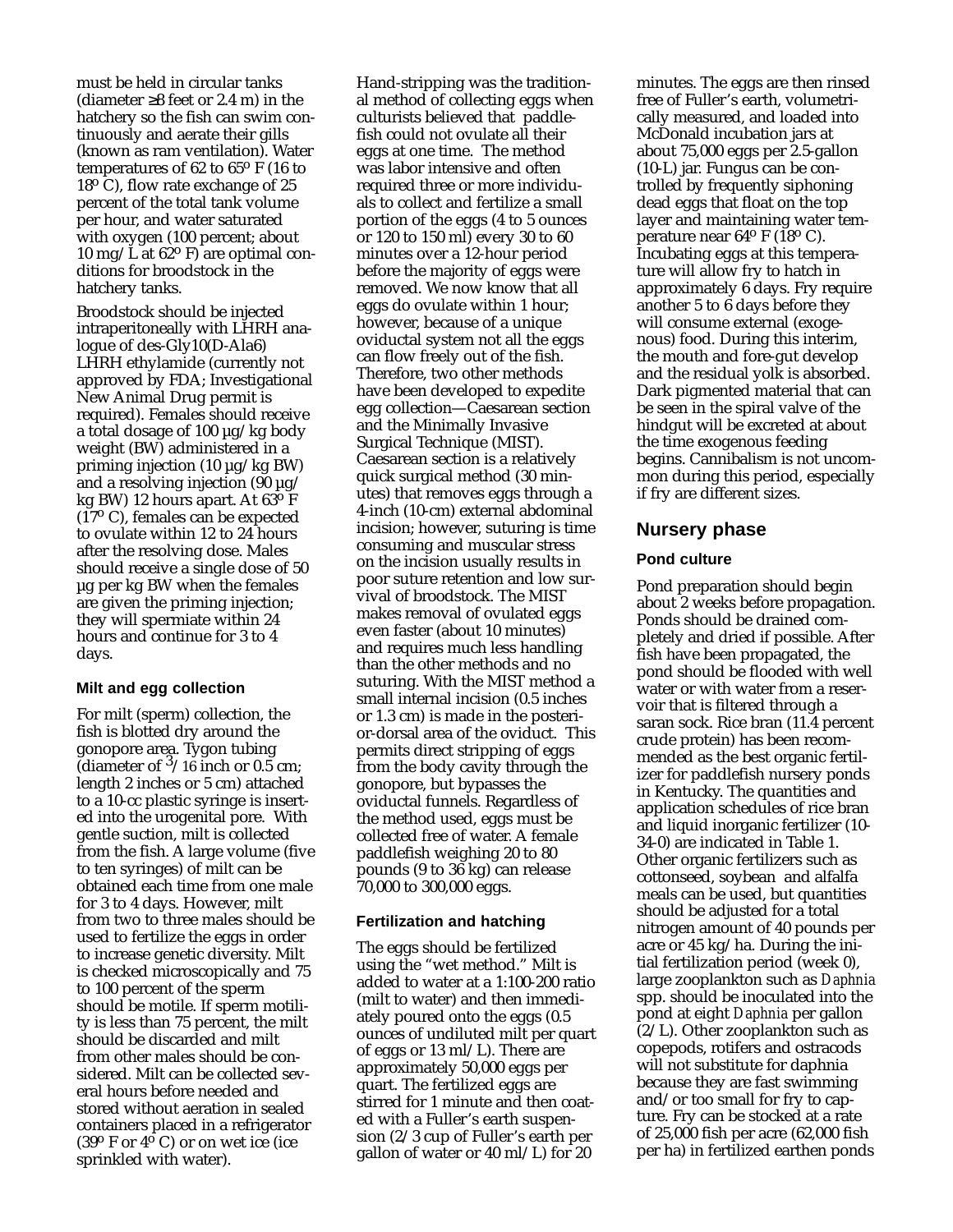|  | Table 1. Quantities and application schedules of rice bran and |  |  |
|--|----------------------------------------------------------------|--|--|
|  | inorganic fertilizer in paddlefish nursery ponds.              |  |  |

| Week    | Rice $bran1$ |       | Inorganic fertilizer <sup>2</sup> |      |  |
|---------|--------------|-------|-----------------------------------|------|--|
|         | $Ibs$ ./ac   | kg/ha | gals./ac                          | I/ha |  |
| $^{03}$ | 1260         | 1410  | 10.0                              | 37   |  |
|         | 275          | 310   | 0.5                               | 4.6  |  |
| 2       | 143          | 160   | 1.0                               | 9.3  |  |
| 3       | 143          | 160   | 1.0                               | 9.3  |  |
| 44      | 143          | 160   | 1.0                               | 9.3  |  |

<sup>1</sup>Other organic fertilizers can be used based on a total application of 40 pounds per acre (45 kg per ha) of nitrogen.

<sup>2</sup>Inorganic fertilizer 10-34-0.

<sup>3</sup>Fertilizers were applied to filled ponds three times per week during a 2-week period before stocking.

<sup>4</sup>Fish should be offered extruded diet (<sup>1</sup>/16-inch or 1.5-mm) during week 4.

when water temperature is higher than  $65^{\circ}$  F (18 $^{\circ}$  C). Fish can grow up to  $1/3$  pound  $(150 \text{ g})$  and  $14$ inches (35 cm) in total length in about 6 months. During this time, survival rate can range from 30 to 80 percent. Bird predation can be controlled by covering ponds with netting.

#### **Raceway culture**

Raceways or flow-through systems have been successful for producing fingerlings (less than 10 inches or 25 cm). Ground water or surface water can be used. Ground water should be aerated and heated to more than 72o F  $(22^{\circ} \text{ C})$ . Surface water should be filtered and, if possible, aerated and heated. Regardless of the source, incoming water should be tested for contaminants and other poor water quality parameters. However, with proper flowthrough of about 50 percent of the tank volume per hour, water quality doesn't need to be monitored regularly except for temperature and oxygen (see water quality section). Outdoor raceways should be covered with 95 percent shade cloth to minimize sunlight and ultraviolet light exposure, which can cause sunburn and even mortality. Shade cloth also may provide some protection against predation by birds.

Fry are initially stocked at eight fish per gallon (two fish per L). After 14 days, fry should reach about 2 inches (5 cm) in length.

To prevent crowding, fish should be reduced to 2.5 fish per gallon (0.7 fish per L). After another 14 days, the fish should reach about 4 inches (10 cm) and the density should be further reduced to three-fourths fish per gallon (twotenths fish per L). Culturists should watch for fish swimming at the surface with their paddles above the water—a behavior known as "billing." Billing indicates stress caused by high density; reducing fish density will usually stop this behavior. Because of the large space requirements, fish in raceways are usually harvested when less than 10 inches (25 cm) long rather than 12 inches (30 cm) as in pond culture. In raceways, survival rates can range from about 50 to 80 percent.

## **Feeding**

In pond culture, fry initially feed on relatively large, slow-swimming zooplankton such as *Daphnia* spp. (water fleas) and insect larvae. These food items are preferred during the first 3 to 4 weeks. Fry cannot effectively filter-feed until their gill rakers are developed, at about 5 inches (12 cm) long or 5 to 6 weeks old. During this initial feeding period, some culturists supplement the fish diet with trout/salmon crumbles (#00-03; 50 percent protein) at a rate of 15 pounds per acre (17 kg/ha). Once the fish are about 3 inches (7.5 cm) long they can be trained to accept extruded

pellets (1/16-inch or 1.5-mm; 45 percent protein). If fish are trained on a prepared diet, larger extruded pellets will be accepted by larger fish. Feed conversion ranges from 1.5 to 2 pounds of feed per pound of fish.

In raceway culture, fry can be trained on a sinking diet of trout/salmon #00-03 crumbles (more than 50 percent protein). Some culturists use a 1/16-inch (1.5-mm) extruded pellet once the fish reach about 3 inches (7.5 cm) in 3 to 4 weeks. Fry (3/4 to 1.5 inch or 2 to 4 cm) are fed by automatic feeders every 15 to 20 minutes for the first 7 to 10 days. Thereafter, a combination of automatic feeders and hand feeding is used to feed the fish about every 2 hours until they are stocked into ponds or reservoirs. At this time, feed conversion ranges from 2 to 4 pounds of feed per pound of fish.

## **Water quality**

Dissolved oxygen is particularly important; a daily oxygen monitoring program is necessary to achieve maximum yields. Because paddlefish have a rostrum (paddle), they are unable to obtain oxygen from the surface film of water as catfish do when dissolved oxygen is low (less than 2 ppm or mg/L). It is recommended that the dissolved oxygen be kept above 30 percent of saturation at any given water temperature to prevent stress or loss of paddlefish. (For example, 100 percent of DO saturation at a water temperature of 85<sup>o</sup> F would be about 7.6 mg/L, so at 30 percent of saturation the DO would be about 2.3 mg/L). Paddlefish can survive a wide range of water temperatures from just above 32o F ( $0^{\circ}$  C) to about 100 $^{\circ}$  F. Water temperatures for best fish growth are  $70$  to  $80^{\circ}$  F (18 to  $27^{\circ}$  C). However, paddlefish handle best at stocking and harvesting when water temperature is less than  $70^{\circ}$  F (less than 21 $^{\circ}$  C). Other water quality parameters are similar to those required by catfish: pH 6-9; un-ionized ammonia less than 0.2 ppm as N; and nitrite level dependent upon chloride level.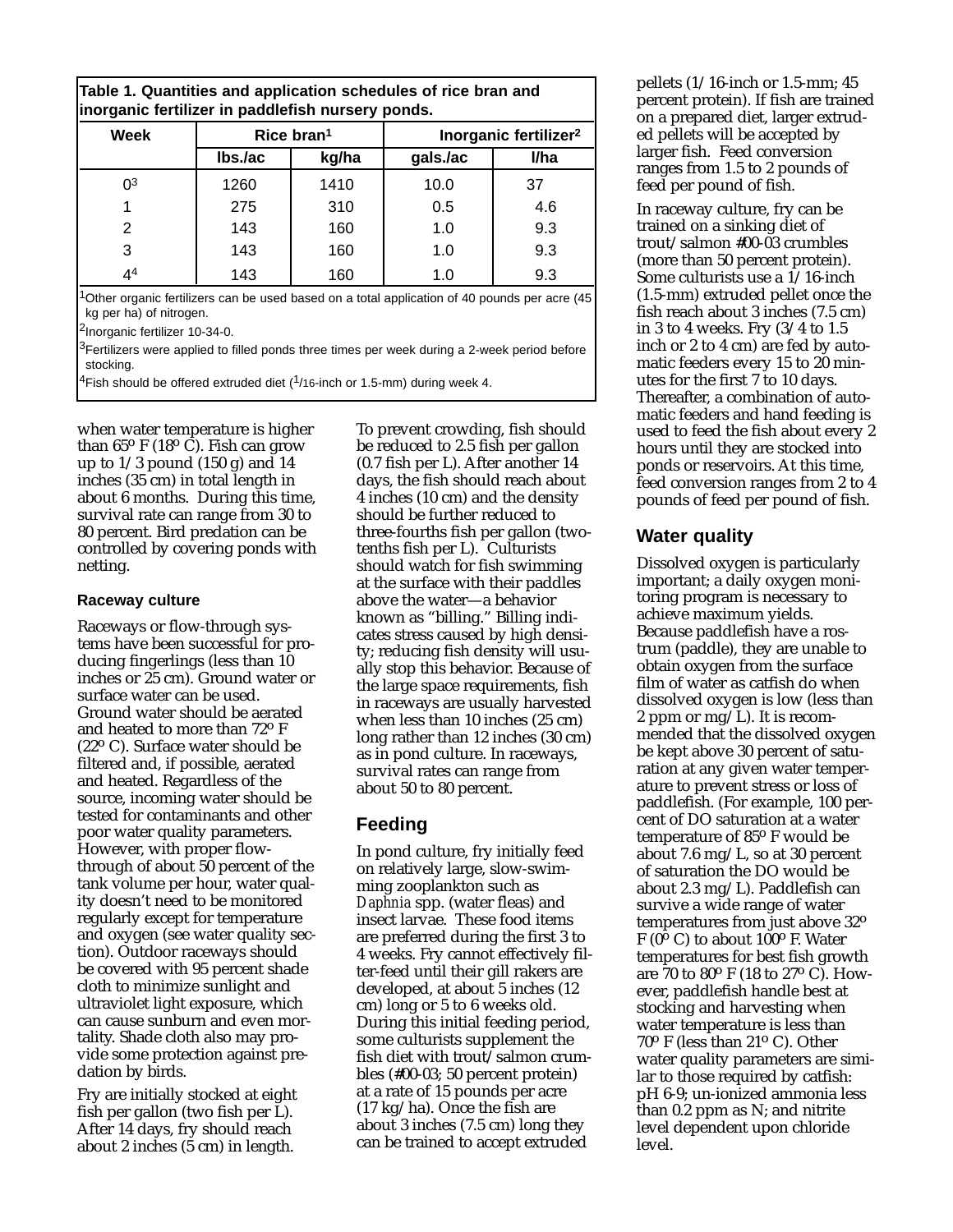## **Diseases**

Diseases have not appeared to be a problem in production of paddlefish in ponds or reservoirs, probably because of low stocking densities. However, a few diseases have been reported and studied for intensively cultured paddlefish in raceways. Rostrum (paddle) degenerative disease causes deformity of the rostrum, including a narrowing and/or downward curvature. Both *Aeromonas* bacteria and columnaris disease bacteria have been isolated from the rostrum and are believed to cause this disease. Chloramine-T at a rate of 20 mg per L for 1 hour has experimentally stopped the progress of this disease in raceways. Paddlefish have also been known to have "Ich" infections (*Ichthyophthirius multifilis*). Both treating with salt at 3 ppt and raising water temperature to 86<sup>o</sup> C for several days have been successful in eliminating this parasite in raceways.

### **Production strategies**

Reservoir ranching and pond culture with catfish are two practical systems of raising paddlefish for caviar and/or meat. Both systems rely on the presence of natural zooplankton so that paddlefish grow-out requires little cost and management. Diet-trained paddlefish stocked into these systems (at low stocking rates) will switch to filter feeding and will not compete with the other fish for prepared diets.

Reservoir ranching is an extensive aquacultural production system in which young fish (more than 12 inches or 30 cm) are stocked into a reservoir, permitted to forage on the natural food supply, and harvested after 2 or more years. This system is a very economical one for paddlefish caviar production. It uses existing reservoirs that were primarily developed for the storage of water, flood control and hydroelectric purposes. It has been demonstrated that paddlefish stocked at low densities of four to eight fish per acre (ten to twenty fish per ha) can reach 10 pounds (4.5 kg) in about 18 months (Alabama and Kentucky). They then can be sold for their meat or permitted to grow until mature, and then harvested for their roe. Fish are harvested with gill nets with nearly 90 percent efficiency. It is estimated that 50 to 150 pounds per acre (55 to 170 kg/ha) could be harvested yearly depending on the fertility, food supply and temperature of the water. There is ongoing research on reservoir ranching.

Pond culture of paddlefish with catfish is a more intensive system than reservoir ranching. Paddlefish stocked at 30 per acre (75/ha), with catfish at 5,000 per acre (12,500/ha) have been reported to reach up to 7 pounds (3.2 kg) in about 12 months (Kentucky). Producing paddlefish with catfish depends on the pond system's production of zooplankton and the water quality. If catfish feeding rates are increased, more zooplankton could be produced and higher yields of paddlefish could be expected. However, higher feeding rates for catfish will cause greater oxygen demand and possibly lower water quality. Fish can be harvested by seining with nearly 100 percent efficiency. Paddlefish are easily sorted by hand from the catfish and can be held in holding nets (at a water temperature less than 60o F) until loaded for transport to a processing plant. Because of the typical harvest cycle for catfish (every 6 to 12 months), this system is best for paddlefish meat production, even though the fish can be returned to the pond for further grow-out to maturity. More information is needed on stocking paddlefish with catfish in commercial operations in different parts of the South.

#### **References**

- Dillard, J. G., L. K. Graham and T. R. Russell (editors). 1986. The Paddlefish: Status, Management and Propagation. Modern Litho-Print Co.: Jefferson City, Missouri. 159 pp.
- Mims, S. D., J. A. Clark and J. H. Tidwell. 1991. Evaluation of three organic fertilizers for production of paddlefish in nursery ponds. *Aquaculture*, 99:69-82.
- Mims, S.D., J.A. Clark, J.C. Williams and L. L. Lovshin. 1995. Food selection by larval paddlefish, *Polyodon spathula*, supplied with rice bran to promote production of live foods, with prepared diets, or with their combination in earthen ponds. *Journal of World Aquaculture Society*, 26:438-446.
- Mims, S.D. and W. L. Shelton. 1999. Monosex culture of paddlefish and shovelnose sturgeon. Pages 42-51 *In* D. Williamson, editor. Proceeding of the Symposium on Harvest, Trade and Conservation of North American Paddlefish and Sturgeon. Traffic North America, Washington D.C.
- Shelton, W. L. and S.D. Mims. 1995. Oocyte staging in paddlefish, *Polyodon spathula*. *Transactions of the Kentucky Academy of Science*, 56:22-27.
- Stech, L. O. Linhart, W.L. Shelton and S.D. Mims. 1999. Minimally invasive surgical removal of ovulated eggs from paddlefish. *Aquaculture International*, 7:1-5.
- Wang, C., S.D. Mims and Y.L. Xiong. 1995. Consumer acceptability of paddlefish, a potential aquaculture species. *Meat Focus International*,  $4(1):8-9.$